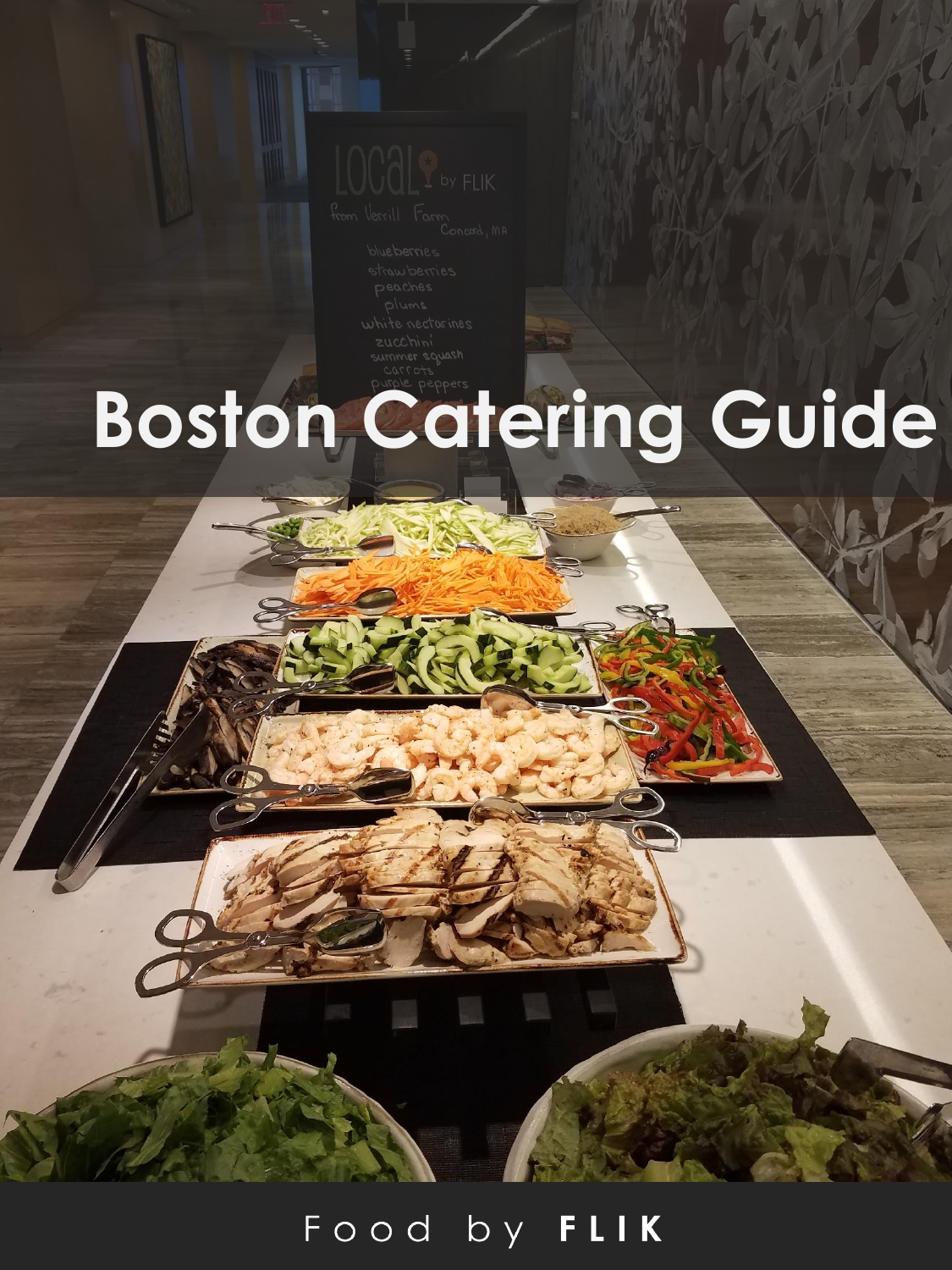•we request 24-hours notice for the placement of all cold food orders and 48-hours notice for hot food orders. we will make every effort to accommodate last minute orders. please note that a 24-hour cancellation notice is required for all placed orders.

•catering from the menu is as priced on buffet service. there is a cost incurred for changing the type of service or adding to existing items.

•for all functions that require labor, other than buffet service during office hours, costs will be quoted based on your needs. amount of staff required is at the discretion of FLIK. after hours set up and clean up time will be added to the length of the event.

•at the discretion of WilmerHale, your function may require additional security that will incur a per hour charge.

•the freight elevator must be used for all large deliveries. there is a per hour charge for this service.

•there is an 18% administrative charge for all non-firm related events.

•there is a service delivery fee for all orders based on number of attendees (1-10 \$5.00, 11- 20 \$7.50, 21+ \$10.00)

Our menu is only a guide of some of the services we can provide. For additional selections, ideas or assistance in planning your meeting or special event, please contact

[whusconferenceservices@wilmerhale.com](mailto:whusconferenceservices@wilmerhale.com)

to be connected with an event planner.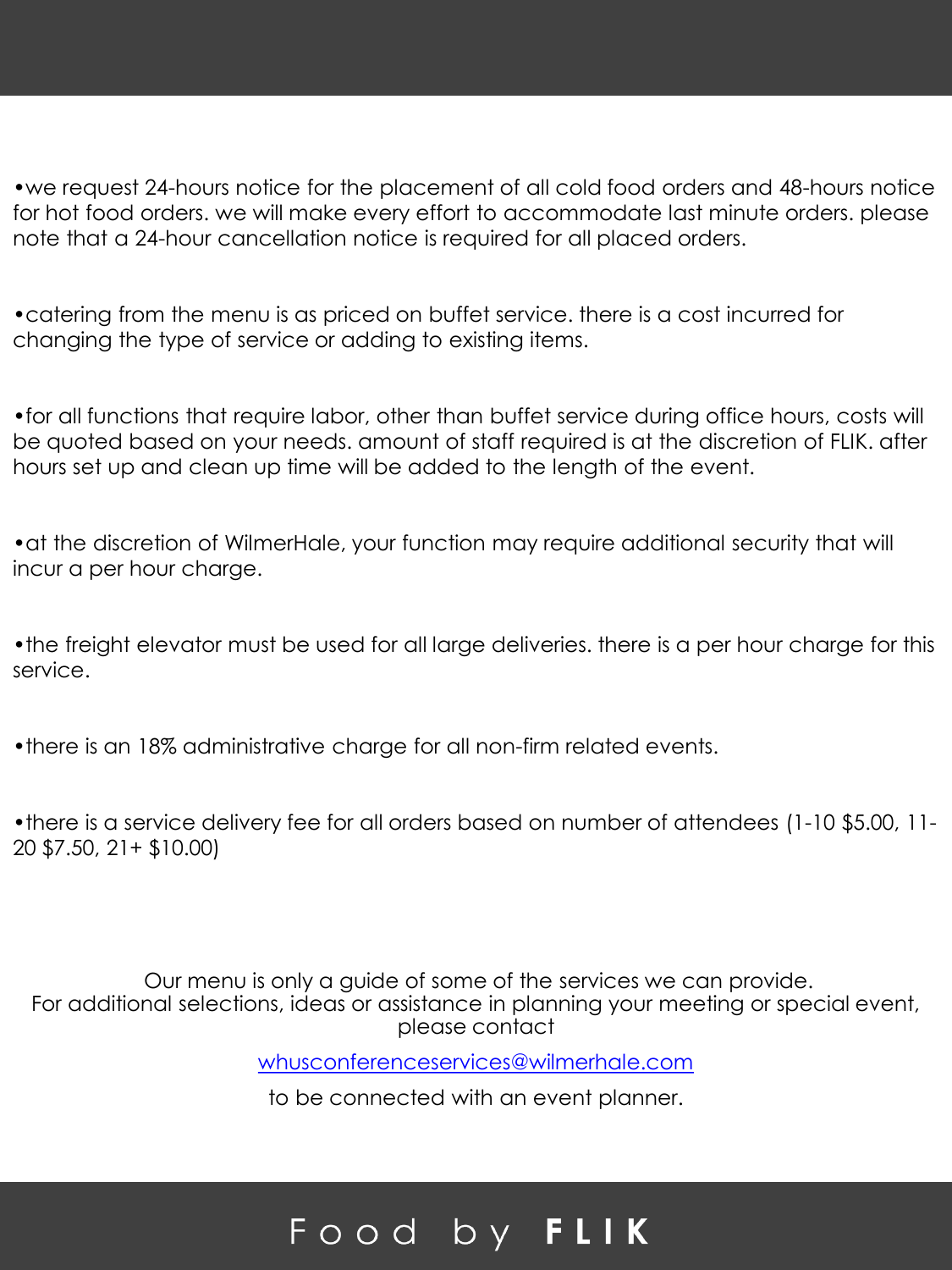## **breakfast**

#### **deluxe continental breakfast**

freshly baked muffins, scones, bagels, fruit pastries, tea bread, sticky buns, sliced fresh fruit, butter, preserves, cream cheese, freshly squeezed orange juice, coffee and tea service **11.50**

#### **continental breakfast**

freshly baked muffins, scones, bagels, fruit pastries, tea bread, sticky buns, butter,

preserves, cream cheese, freshly squeezed orange juice, coffee and tea service **9.25**

#### **healthy start**

freshly baked low-fat mini muffins, tea bread, whole grain raisin bread, low-fat yogurt, granola, raisins, sliced seasonal fruit, freshly squeezed orange juice, coffee and

tea service

#### **11.25**

#### **hotel breakfast buffet**

French toast, pure maple syrup; scrambled eggs, chives; egg whites, spinach, tomato; smoked bacon, sausage patties, home fries, sliced fresh fruit, croissants, bagels, butter, preserves, cream cheese, freshly squeezed orange juice, coffee and tea service

**14.50**

#### **organic yogurt bar**

organic yogurt, granola, raisins, dried cranberries, seasonal berries, bananas, honey **4.00**

#### **hot cereal bar**

oatmeal, cream of wheat, raisins, cinnamon, walnuts, granola, brown sugar, pure maple syrup **3.75**

#### **avocado toast bar**

thick-cut 7 grain bread, mashed ripe avocado, tomatoes, red onions, cucumbers, capers, smoked salmon, chopped bacon, hard boiled eggs, baby arugula, fresh dill, cilantro, freshly squeezed orange juice, coffee and tea service

all orders of 10 or less will come with premade avocado toasts

- mashed ripe avocado, onions, cucumber, capers, smoked salmon
- mashed ripe avocado, bacon, egg, baby arugula
- mashed ripe avocado, fresh mozzarella, tomato, balsamic glaze

#### **14.00**

#### **crust less quiche**

- spinach, feta
- ham, Swiss
- bacon, tomato, cheddar

accompanied by home fries, choice of bacon or sausage, fresh fruit platter, orange juice, coffee and tea service **13.50**

#### **something else**

| fresh fruit platter                      | 4.25 |
|------------------------------------------|------|
| breakfast pastries, bagels, cream cheese | 3.00 |
| seasonal berries                         | 3.00 |
| granola parfaits                         | 3.25 |
| individual Greek yogurt cups             | 2.50 |
| organic nutrition bars                   | 2.75 |
| hot or cold breakfast                    |      |
| cereal with milk                         | 3.75 |
| croissants and jam                       | 3.00 |
| home fries                               | 1.50 |
| tater tots                               | 1.99 |
| bacon                                    | 2.25 |
| sausage                                  | 2.25 |
|                                          |      |

When placing your order, please inform conference services if a guest in your party has any dietary restrictions.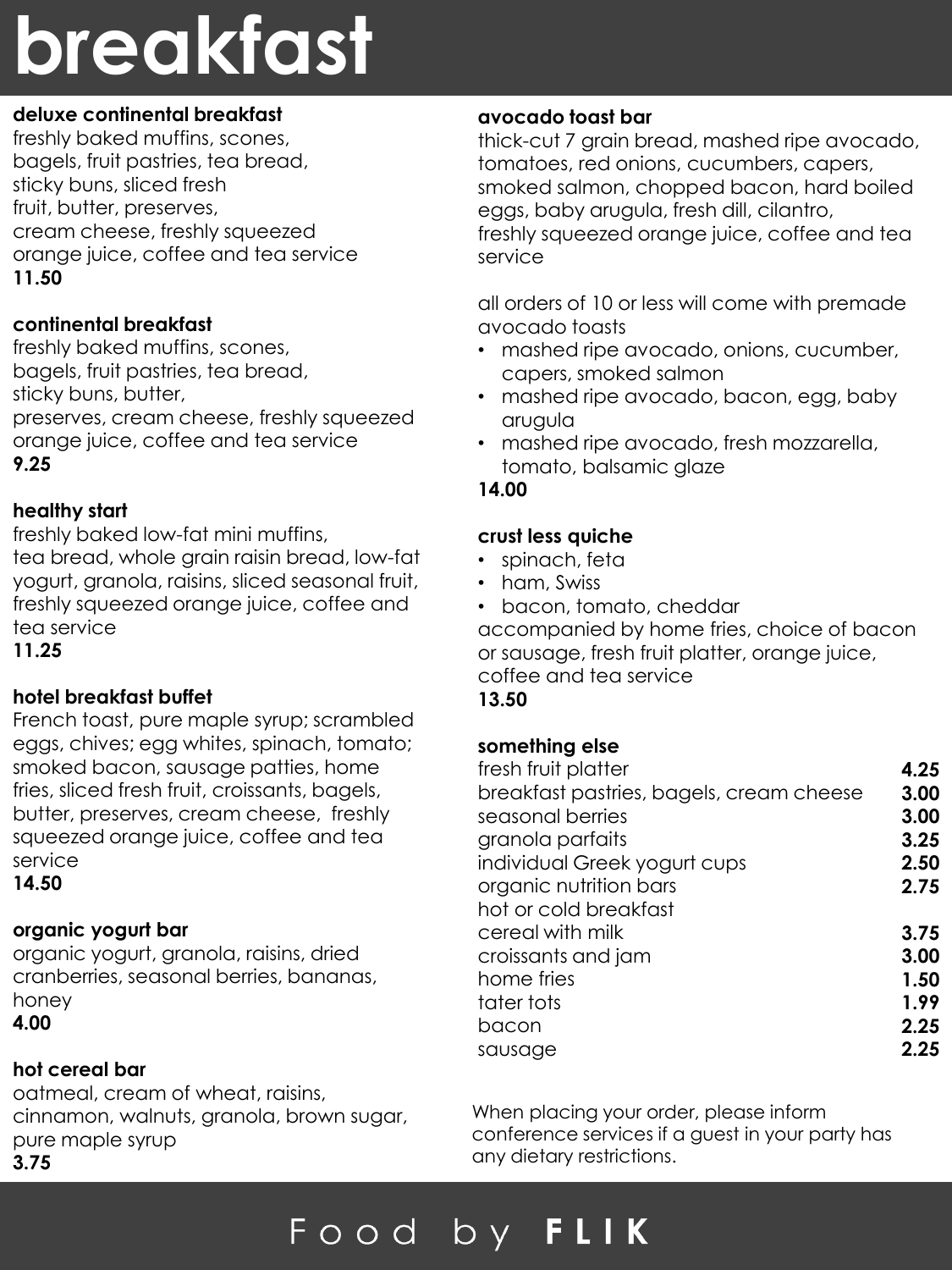## **beverages**

#### **hot beverage service**

freshly brewed regular and decaffeinated coffee, mighty leaf tea **3.25**

#### **cold beverage service**

assorted soda, still and sparkling water **2.50**

#### **full beverage service**

freshly brewed regular and decaffeinated coffee, mighty leaf tea, assorted soda, still and sparkling water **4.25**

#### **coffee and juice service**

freshly brewed regular and decaffeinated coffee, mighty leaf teas, fresh juices, and water.

#### **4.50**

#### **aqua fresca**

filtered water blended with fresh fruit and simple syrup. choice of 2 flavors:

- strawberry lime
- pineapple ginger
- cantaloupe orange
- cucumber lime
- watermelon jalapeno
- **3.00**

### **hot chocolate bar**

house made hot chocolate accompanied with fresh whipped cream peppermint, miniature marshmallows, and chocolate chips **4.00**

#### **smoothie shooters**

choice of 2 flavors

- strawberry banana
- golden pineapple, coconut
- orange creamsicle
- blueberry, mango
- apple, kale

morning trail mix granola bars

**4.75**

#### **something else**

| freshly brewed iced tea       | 1.00 |
|-------------------------------|------|
| freshly squeezed orange juice | 2.00 |
| assorted bottled juice        | 3.00 |
| substitute Starbucks coffee   | 1.00 |
| local cold apple cider        | 2.99 |
| local hot apple cider         | 2.99 |
|                               |      |



When placing your order, please inform conference services if a guest in your party has any dietary restrictions.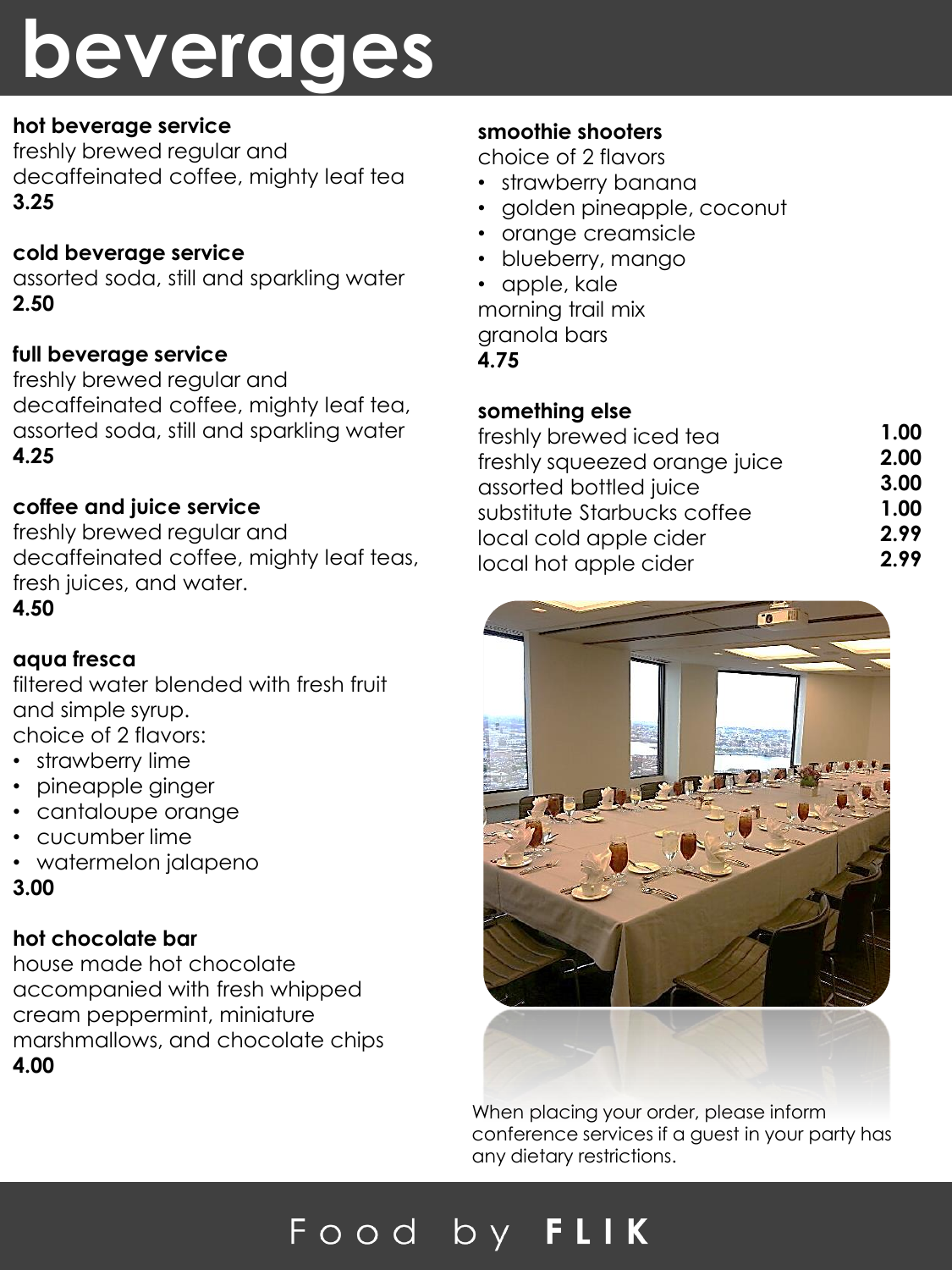## **meeting well**

Meeting Well is created, managed and trademarked by the American Cancer Society (ACS) to encourage a healthier workplace. Fundamentally, the ACS has developed guidelines, suggestions and tips to plan healthy meetings and events by promoting more nutritious meals and snacks.

#### **continental breakfast**

low-fat granola, assorted cold cereal, mini scones, mini muffins, whole wheat bagels, light cream cheese, 100% whole fruit preserves, seasonal fresh fruit, fresh fruit yogurt parfaits, fruit smoothie, freshly squeezed orange juice, coffee, regular and herbal tea

**12.25**

#### **hot breakfast**

crustless mini quiche, caramelized onions ham, oven fried red bliss potatoes, buckwheat pancakes with blueberry sauce, steel-cut oats with apples cinnamon, fresh seasonal fruit, fruit smoothie, freshly squeezed orange juice, coffee, regular and herbal tea

#### **13.50**

#### **meeting well sandwich**

shrimp corn salad stuffed pita, hummus spinach feta tomato grilled flatbread, roast beef horseradish cucumber spinach whole wheat wrap, smoked turkey arugula peppers tomato wheat thin, FLIK chips, served with garden salad, low-fat dressing, farro salad with arugula and mint, mini brownies, low-fat oatmeal cookies and cold beverage service

#### **18.00**

#### **hot buffet**

chicken marsala with roasted garlic, shrimp satay, spicy sweet pepper glaze, vegetarian Tuscan white bean stew with grilled ciabatta bread, creamy polenta, jicama watercress romaine salad, grilled asparagus, low-fat oatmeal cookies and cold beverage service

#### **18.50**

#### **break**

chili spiced popcorn, granola bars, watermelon aqua fresca, sparkling water, herbal tea, berry fruit cup balsamic drizzle

#### **5.00**

When placing your order, please inform conference services if a guest in your party has any dietary restrictions.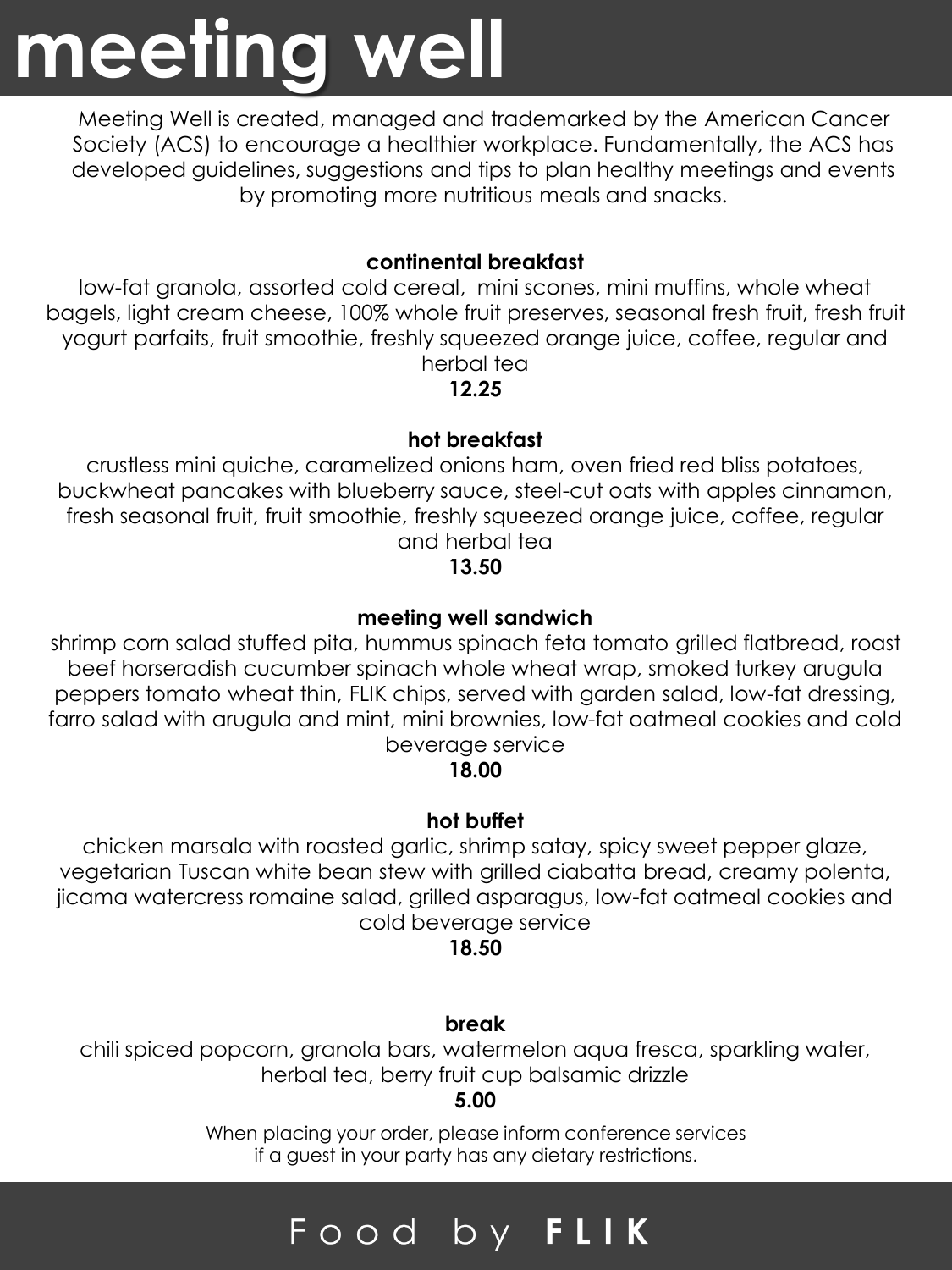## **lunch - sandwiches**

All sandwich menus come with homemade potato chips, pretzels, cookie, brownies, and cold beverage service.

### **deli buffet**

smoked turkey breast, smoked ham, grilled chicken breast, roast top round of beef, tuna salad, chicken salad, imported and domestic cheeses, vine ripened tomatoes, lettuce, relish platter, mixed garden salad, two dressings, salad of the day, specialty breads and rolls.

#### **17.00**

#### **FLIK mini sampler**

- petite sandwiches on mini rolls:
- classic tuna salad
- roast turkey
- chef's choice seasonal sandwiches

#### accompaniments:

vine ripened tomatoes, lettuce, relish platter, mixed garden salad, two dressings, salad of the day

#### **18.00**

#### **flatbread/panini sandwiches**

- grilled vegetable low-fat Swiss flatbread
- smoked turkey, honey mustard cheddar cheese panini, smoked ham, basil tomato mozzarella flatbread,
- tuna tomato melt, roast top round of beef, brie cheese panini

served with: relish platter, mixed garden salad, two dressings, salad of the day.

**18.00**

#### **all American favorites**

•roast beef, frizzled onions horseradish mayo, baguette

- •grilled buffalo chicken wrap, shredded lettuce, bleu cheese
- •turkey club, bacon, lettuce, tomato
- •corned beef, Swiss spicy mustard

•caprese fresh mozzarella, tomato fresh basil, balsamic glaze, ciabatta roll homemade

served with: relish platter, mixed garden salad, two dressings, salad of the day. **18.50**

#### **rolls ups**

- turkey, lettuce, tomato, avocado
- Italian provisions
- grilled chicken, bacon, cheddar
- roasted vegetables, red pepper hummus

served with: relish platter, mixed garden salad, two dressings, salad of the day. **18.00**

#### **something else**

| <b>FLIK chips</b>             | 3.25 |
|-------------------------------|------|
| soup of the day               | 3.75 |
| fresh fruit platter           | 4.25 |
| guacamole                     | 3.25 |
| salsa                         | 2.00 |
| hot beverage service          | 3.25 |
| freshly brewed iced tea       | 1.00 |
| freshly squeezed orange juice | 2.00 |
| assorted bottled juice        | 3.00 |

When placing your order, please inform conference services if a guest in your party has any dietary restrictions.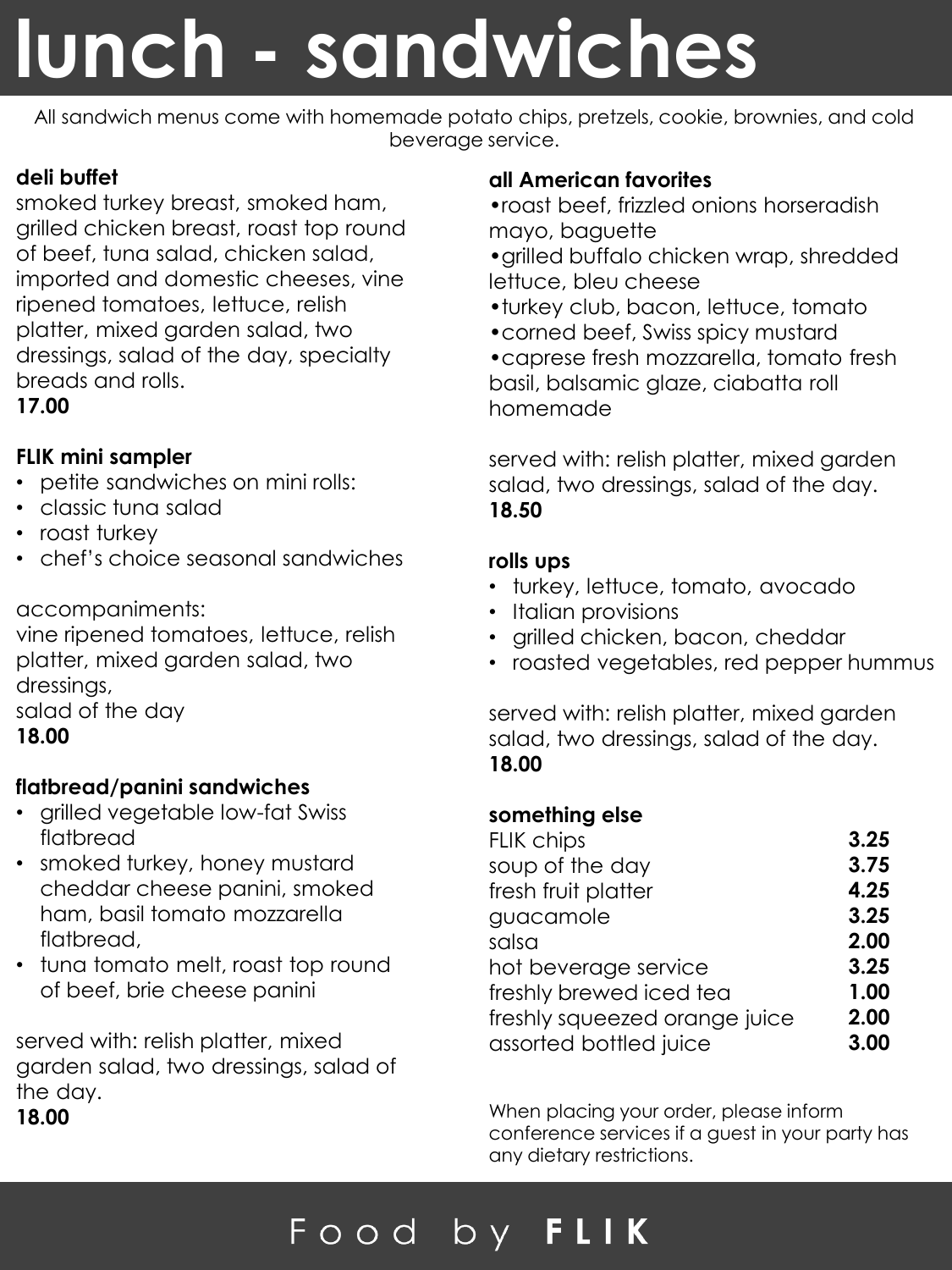## **lunch - salads**

All salad menus come with freshly baked rolls, cookies, brownies, and cold beverage service.

#### **FLIK salad bar**

baby greens, romaine, baby spinach platters to include: grilled vegetables, tuna, eggs, onions, peppers, carrots, cucumbers, Kalamata olives, grains, grilled chicken, marinated tofu, cheddar cheese, legumes, croutons, tomatoes, organic and low-fat dressings, **16.50**

#### **cobb salad**

crisp romaine lettuce, baby spinach, smoked turkey breast, hard boiled eggs, vine ripened tomatoes, hickory smoked bacon, avocado, blue cheese, scallions, hand cut croutons, marinated olives, grated parmesan cheese, regular and low-fat Caesar dressing **17.50**

#### **taco salad**

southwestern spiced chicken breast, chipotle spiced flank steak, baby spinach, shredded lettuce, diced tomatoes, black olives, red onions, cheddar cheese, salsa, guacamole, sour cream, tortilla crisps, regular and low-fat ranch dressing **19.00**

#### **grain salad bowl**

mixed baby greens, arugula, quinoa, wheat berries, avocado, cucumbers, olives, tomatoes, dried cranberries, edamame, broccoli and cauliflower florets, sunflower seeds, goat and parmesan cheese, grilled marinated breast of chicken, lemon pepper spiced shrimp, organic and low-fat dressings **18.50**

#### **chicken Caesar salad**

crisp romaine lettuce, grilled marinated chicken breast, vine ripened tomatoes, hand cut croutons, marinated olives, grated parmesan cheese, regular and low-fat Caesar dressing **16.50**

#### **Greek salad**

lemon pepper chicken, crisp romaine lettuce, baby spinach, vine ripened tomatoes, cucumbers, onions, marinated olives, feta cheese, Greek dressing

#### **17.00**

#### **something else**

| 3.25 |
|------|
| 3.75 |
| 4.25 |
| 3.25 |
| 2.00 |
| 3.25 |
| 1.00 |
| 2.00 |
| 3.00 |
|      |

When placing your order, please inform conference services if a guest in your party has any dietary restrictions.

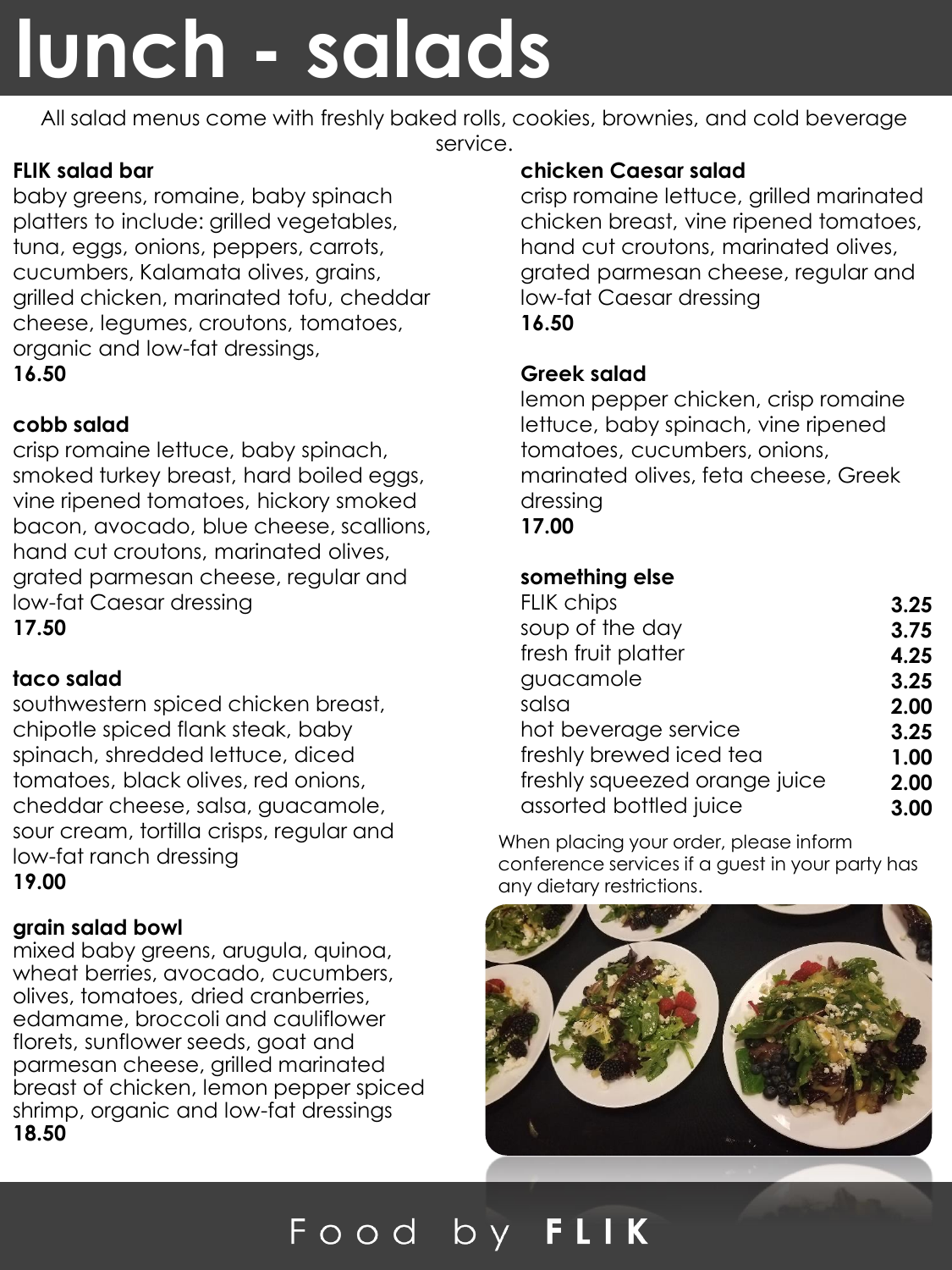## **hot buffets**

#### **Texas bbq**

• sliced bbq beef

• pulled bbq spiced chicken thighs served with potato salad, coleslaw, spicy pinto beans, Texas toast, chopped salad, ranch and vinaigrette dressings, cookies, brownies, signature bars, cold beverage service

#### **18.00**

#### **southwestern spices**

make your own fajitas:

- cilantro lime beef
- pulled chicken

served with peppers, onions, cheddar cheese, salsa, jalapenos, guacamole, sour cream, Spanish rice and beans, tricolor tortilla chips, southwest Caesar salad, cookies, brownies, signature bars, cold beverage service **19.00**

### **taco bar**

build your own taco bar: choice of 3 proteins:

- chipotle pulled beef
- Latin chicken tinga
- pork carnitas
- baby shrimp, pico de gallo, micro cilantro

served with choice of hard or soft tortilla shells, shredded lettuce, diced tomatoes, diced black olives, cheese, chopped limes, salsa, guacamole, cookies, cold beverage service

#### **19.75**

The hot buffets have a minimum of 5 people. Orders for less than 5 people will be subject a \$15 service charge.

When placing your order, please inform conference services if a guest in your party has any dietary restrictions.

#### **taste of India**

kachumber salad, chicken garam masala, saag paneer, curried eggplant and cauliflower, steamed basmati rice, nann, cookies, cold beverage service **19.00**

#### **taste of Italy**

chicken marsala, roasted red bliss potatoes, Caesar salad, tomato and fresh mozzarella salad, garlic knots, roasted broccoli rabe, cannoli, cookies, cold beverage service

#### **18.50**

#### **Asian spice**

Asian citrus salad, vegetable spring rolls, gyoza, seasame chicken, stir-fried vegetables, steamed jasmine rice, ginger glazed grilled pineapple, fortune cookies, cold beverage service **18.50**

#### **dumpling bar**

shrimp dumplings, shanghai pot stickers, vegetable dumplings, steamed jasmine rice, roasted ginger broccoli, hoisin bbq sauce, Thai chili sauce, soy sauce, fortune cookies, cold beverage service **17.00**

#### **something else**

| <b>FLIK chips</b>             |      |
|-------------------------------|------|
| soup of the day               | 3.25 |
| fresh fruit platter           | 3.75 |
| guacamole                     | 4.25 |
| salsa                         | 3.25 |
| hot beverage service          | 2.00 |
| freshly brewed iced tea       | 3.25 |
| freshly squeezed orange juice | 1.00 |
| assorted bottled juice        | 2.00 |
|                               | 3.00 |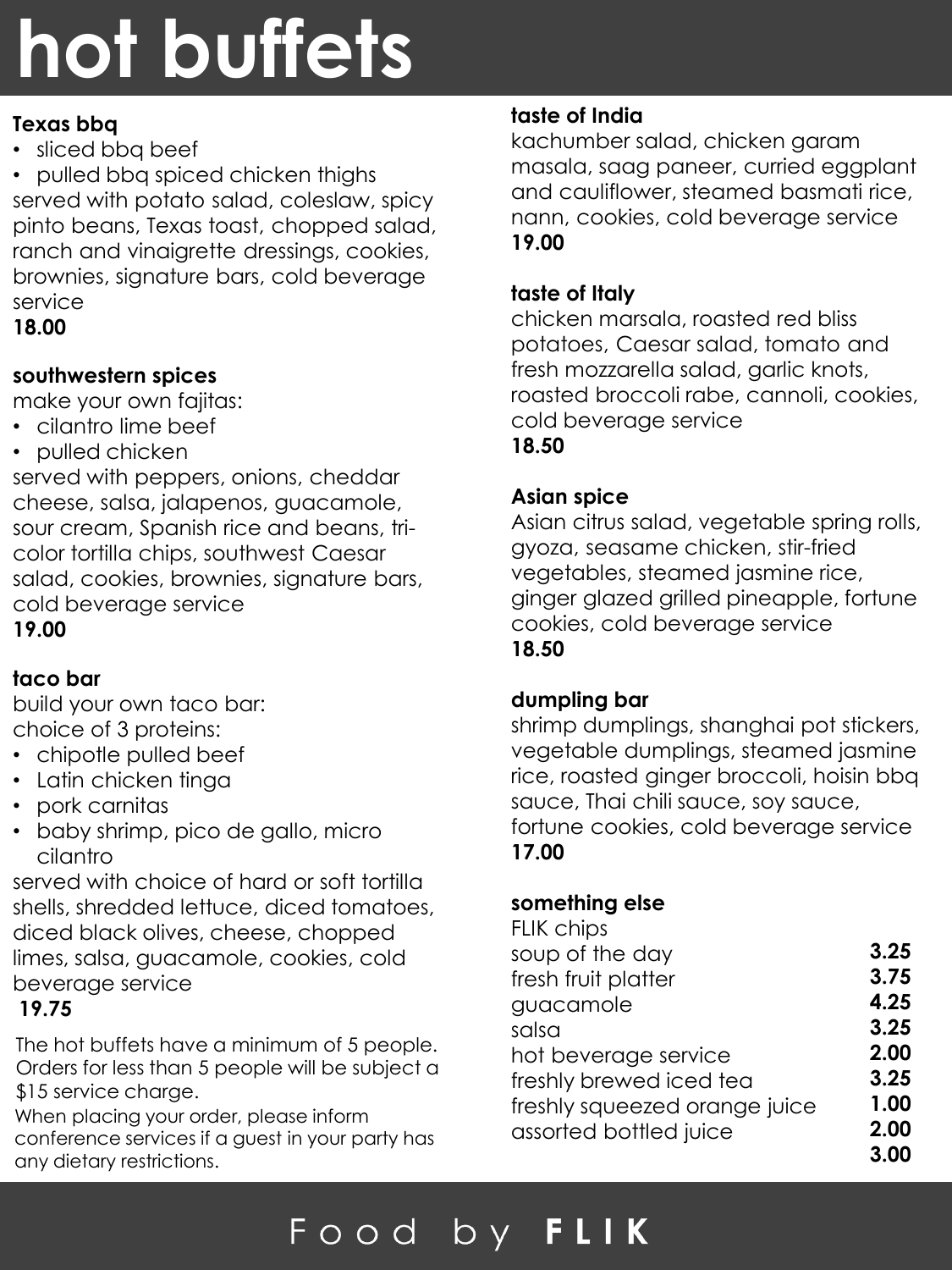# **hot buffets**

#### **Napa valley**

roasted beets, goat cheese salad, artichoke pesto roasted tomatoes, cabernet braised grass-fed beef short ribs, all-natural chicken scaloppini, lemon verbena cipollini, barley risotto, asparagus, cookies, brownies, zinfandel poached pears, cold beverage service

**23.00**

#### **New England**

New England clam chowder, spinach cobb salad, crab stuffed sole, seasonal veloute, penne pasta with smoked chicken and mushrooms, grilled asparagus, Maine fingerling potatoes, hermits, cold beverage service

**21.00**

#### **pilgrim**

house roasted turkey breast, house made stuffing, seasonal vegetables, cranberry sauce, corn bread, vegetable slaw, chef's choice pie, cold beverage service **18.50**

#### **mac & cheese lovers (choice of 2)**

a twist on a classic! individual pots of flavored mac and cheese. then add more flavor with the following toppings: bacon, chives, shredded cheese, and scallions.

- three cheese
- cheeseburger
- buffalo chicken

Includes garden salad, cookies and cold beverages service

#### **19.50**

The hot buffets have a minimum of 5 people. Orders for less than 5 people will be subject a \$15 service charge.

When placing your order, please inform conference services if a guest in your party has any dietary restrictions.

#### **sliders (choose 3)**

garden salad, homemade FLIK potato chips, FLIK signature cookies, brownies, cold beverage service included with selections:

- black angus beef on seeded brioche, melted cheddar, caramelized onions, special sauce
- pulled pork on sweet potato biscuit, country slaw, chipotle aioli
- mini chicken parmesan, provolone cheese, toasted sour dough
- new England cod cake on soft brioche, pickle slices, tartar sauce

#### **19.00**

#### **pizza party**

Kelly's square pub cheese, pepperoni and veggie pizza served with garden salad, FLIK signature cookies and brownies, cold beverage service

**13.50**

#### **thin crust pizza party**

upper crust pizzeria thin crust pizzeria featuring cheese, pepperoni and veggie pizza served with garden salad, FLIK signature cookies, brownies, cold beverage service

#### **22.00**

- gourmet pizzas available for an additional cost.
- gluten free pizzas available for an additional 3.00 per small pizza

#### **chef's seasonal conference lunch**

a weekly menu written by chef to include an entree, two sides, composed salad, artisan rolls, dessert, cold beverage service **18.50**

**Additional protein add \$4.25**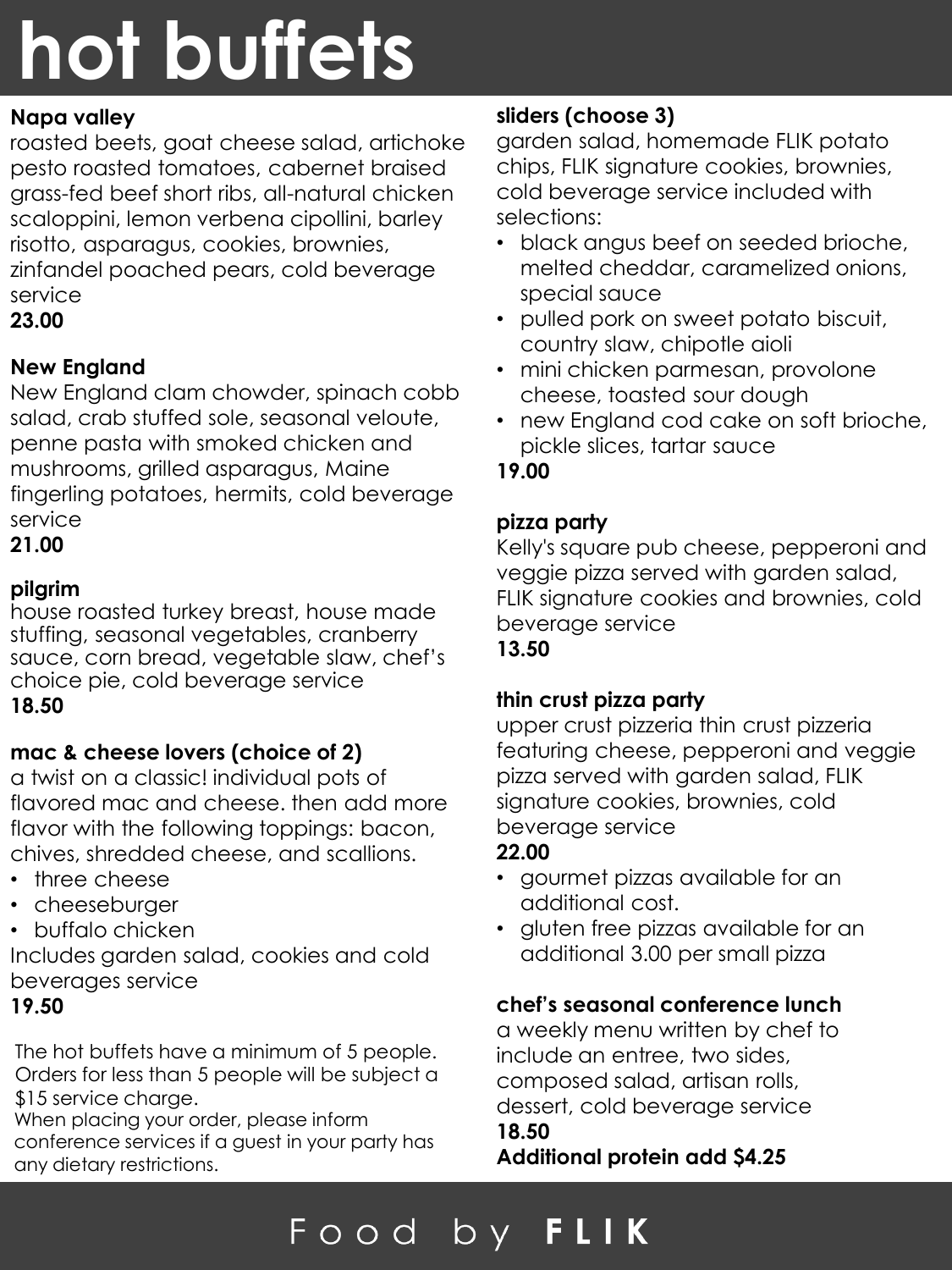## **breaks**

#### **tea and scones**

chef's choice homemade scone served with assorted jams and jellies, coffee and tea service **5.50**

#### **air popped popcorn break**

sweet caramel spiced popcorn white cheddar spiced popcorn cinnamon toast spiced popcorn seasonal aqua fresca **5.50**

#### **chips and dips**

buffalo spiced chips, blue cheese dip; southwest Sonoran spiced chips, chipotle dip; sea salt spiced chips, caramelized onion dip; seasonal iced tea **5.75**

#### **pretzel bar**

salted pretzels, honey mustard; white cheddar spiced pretzels, beer cheese dip; cinnamon toast spiced pretzels, caramel dip; root beer

**5.75**

#### **break time**

sliced fresh seasonal fruit, seasonal berries, chef's choice tea bread, mini yogurt parfaits, pineapple aqua fresca **5.50**

#### **power break**

assorted power bars, whole fruit, Greek yogurt cups, hot beverage service **6.50**

#### **Boston**

pretzel bites, chocolate fondue, Boston cream pie, classic whoopie pies, cranberry lemonade **8.50**

#### **hummus break**

grilled eggplant, zucchini, summer squash, asparagus, carrots, red peppers, radishes, red pepper hummus, baked whole wheat pita chips, carrot juice **5.00**

#### **tortilla chip break**

corn tortillas, fire roasted tomato salsa, asparagus guacamole, black bean dip lime aqua fresca **5.50**

#### **bruschetta**

tomato basil bruschetta, apple cranberry bruschetta, prosciutto parmesan reggiano fig jam bruschetta, assorted breads and crisps, seasonal iced tea **7.50**

#### **chocolate**

FLIK chocolate chip cookies chocolate truffle brownies chocolate dipped strawberries chocolate toasted dipped pineapple iced mochachino **8.50**

#### **rice krispie break**

- classic krispie
- chocolate dipped krispie
- m&m krispie
- **5.50**

#### **taste of New England**

seasonal tea bread, whoopee pie, apple cider **5.50**

**Breaks have a minimum of 10 people. Orders for less than 10 people will be subject a \$15 service charge.**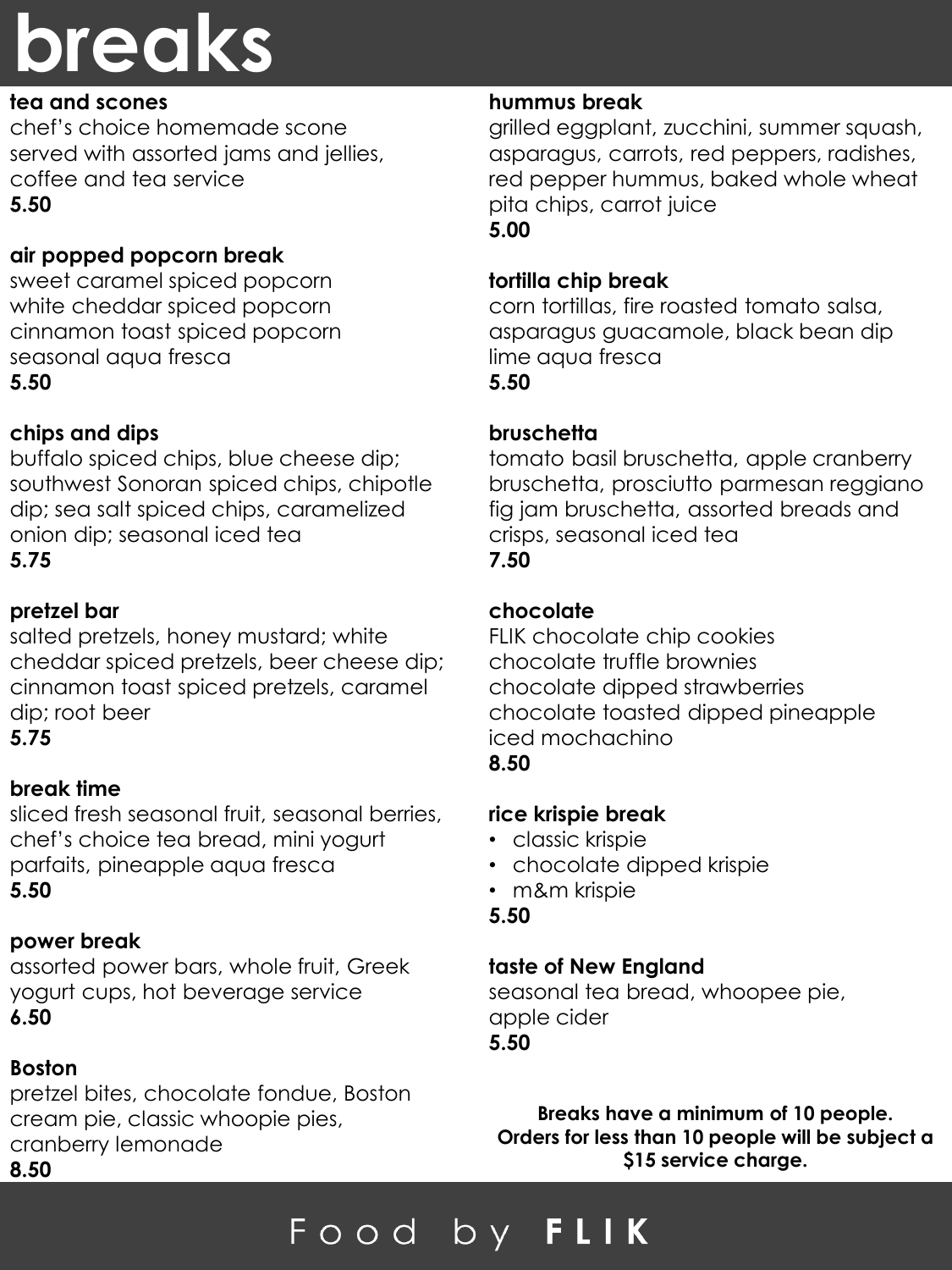## **celebrations**

#### **Mediterranean**

olive tapenade, red pepper hummus, roasted eggplant spread, cucumber salad with feta, tabbouleh, marinated olives, pita chips, lavash, crostini, focaccia

**6.25**

#### **charcuterie**

parma prosciutto, sopressata, cappicola, imported provolone, piquillo peppers, marinated olives, fig jam, olive oil, balsamic vinegar, ciabatta bread, focaccia crisps, san **10.75**

#### **cheese selections**

a selection of domestic, imported and artesian cheeses, dried and seasonal fruits, assorted crisps, flatbreads and crostini

**7.75**

#### **mesa Latina**

a 7 layer dip of cheeses, refried beans, tomatoes, sliced black olives, jalapenos, sour cream, avocado chunks, served with tortilla chips **6.00**

#### **tea sandwich buffet**

- turkey, arugula, boursin;
- ham, brie, honey mustard;
- smoked salmon, chive crème fraiche, cucumber;

• cucumber, mint crema; served with garden salad, two dressings, house made FLIK chips, cookies, brownies, coffee and tea service **17.50**

#### **chicken and chips**

- buffalo chicken wings
- plain chicken wings
- breaded oven fried chicken fingers selection of sauces:
- bbq
- bleu cheese
- spicy ranch
- honey mustard

served with carrot and celery sticks, FLIK chips

**8.50**

#### **ice cream sundae bar**

assorted ice cream, sorbet, hot fudge, whipped cream, marshmallow, candies, cherries, served with cold beverage service **7.00**



**Celebrations have a minimum of 10 people. Orders for less than 10 people will be subject a \$15 service charge.** 

When placing your order, please inform conference services if a guest in your party has any dietary restrictions.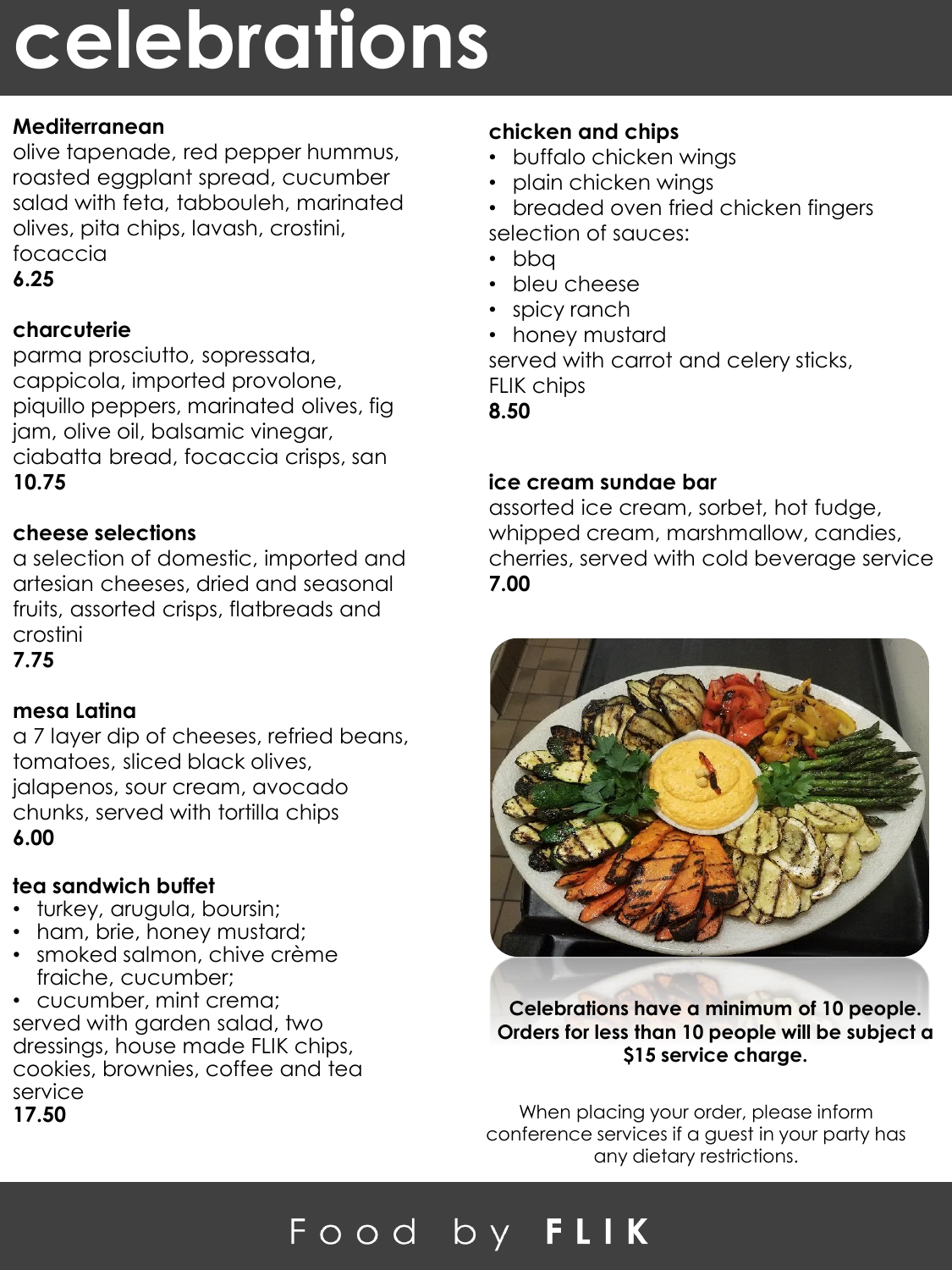## **chef attended stations**

#### **the art of carving (choice of two)**

- horseradish crusted sirloin of beef, wine demi glace
	- lacquered pork loin, pineapple relish
	- maple glazed turkey breast, turkey gravy
	- rosemary, garlic, leg of lamb, mint glaze

served with freshly baked rolls, butter and spreads

**18.50**

#### **taqueria station**

choose your meat and toppings for your made to order tortilla southwestern Caesar salad, carnitas pulled pork, chicken, black beans, queso blanco, jalapenos, sour cream, salsa, guacamole, rice pudding **21.50**

#### **pasta bar**

bowtie pasta, cheese tortellini, grilled chicken, shrimp, roasted vegetables, vodka sauce, pesto cream, roasted garlic, basil leaf, grilled flatbreads, grated parmesan, crushed red chilies

#### **18.50**

#### **lobster roll station**

mini lobster rolls made fresh to order! **market**

**sushi bar**

get fresh rolled sushi made to order by the chef's from BASHO **market**

#### **raw bar**

cherry stones clams, West Coast oysters, Dungeness crab, shrimp cocktail, lemon, tabasco, horseradish, classic mignonette sauce

#### **market**

#### *additional labor charges apply*

When placing your order, please inform conference services if a guest in your party has any dietary restrictions.